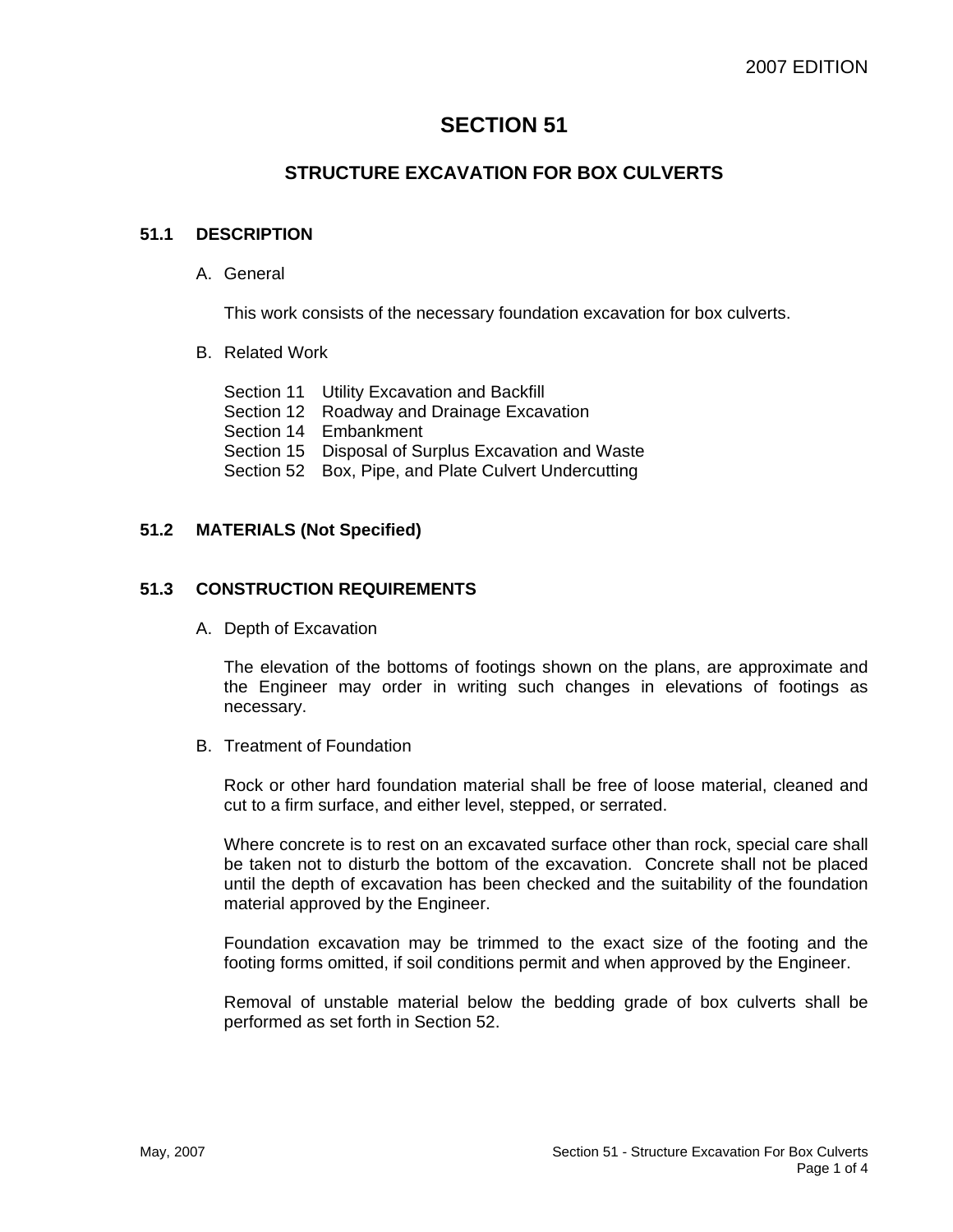Where foundation piles are used, the excavation of each foundation bed shall be completed before the piles are driven. After the pile, driving is completed; loose and displaced material shall be removed or compacted to a smooth solid bed at or below plan elevation.

C. Disposal of Excavation Material

The excavated material shall be used for backfill and embankment, disposed of as indicated on the plans, or directed by the Engineer. Excavated material shall not be placed and left in streambeds, except for the filling of holes and construction of stream control features.

D. Preservation of Channels

Unless otherwise specified, excavation shall not be made outside of caissons, cribs, cofferdams, steel piling or sheeting, and the natural streambed adjacent to the structure shall not be disturbed. If any excavation or dredging is done at the site of the structure before caissons, cribs, or cofferdams are in place, the Contractor shall backfill all excavations to the original ground surface or streambed with satisfactory material after the foundation is in place.

E. Cofferdams and Cribs

Cofferdams and cribs for foundation construction shall be carried to adequate depths and heights, be safely designed and constructed, and be made as water-tight as necessary for the proper performance of the work which must be done inside them. The interior dimensions of cofferdams and cribs shall give sufficient clearance for the construction of forms and the inspection of their interiors and permit pumping outside of the forms.

Cofferdams or cribs, which are tilted or moved laterally during the process of sinking shall be righted, reset, or enlarged to provide the necessary clearance at the expense of the Contractor.

Cofferdams or cribs shall be constructed to protect fresh concrete against damage from sudden rising of the stream and to prevent damage to the foundation by erosion. Timber or bracing shall not be left in cofferdams or cribs in such a way as to extend into the substructure concrete without written permission from the Engineer.

Cofferdams or cribs, inclusive of all sheeting and bracing, shall be removed after the completion of the substructure without disturbing or otherwise damaging the finished masonry.

F. Inspection

The Contractor shall notify the Engineer as soon as each excavation is completed. Concrete or piling shall not be placed until the Engineer has approved the depth and size of the excavation and the foundation material.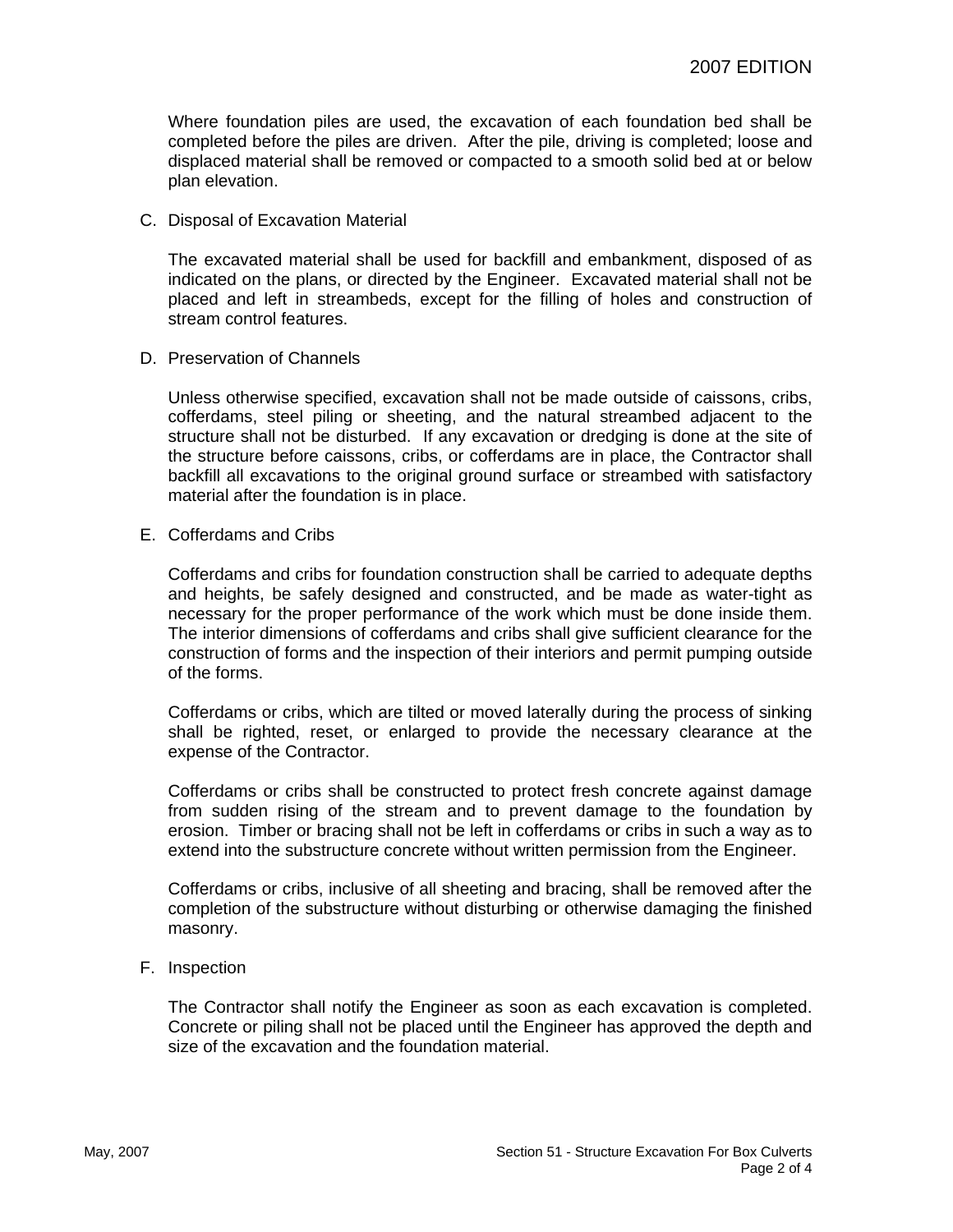G. Backfill Above Bedding Grade

Backfill shall be compacted in accordance with the provisions of Section 14 and herein.

Spaces not occupied by abutments, piers or other permanent work shall be backfilled up to the surface of the surrounding ground, with a sufficient allowance for settlement.

Material used for backfill shall be of an acceptable quality and shall be free from large or frozen lumps, wood or other extraneous material. Backfill shall be satisfactorily compacted in horizontal layers not to exceed six (6) inches loose depth.

The slope bounding the excavation for abutments and wing walls shall be stepped or roughened to prevent wedge action of the backfill against the concrete.

Backfill placed around box culverts, walls and piers shall be deposited on both sides to approximately the same elevation at the same time.

#### **51.4 METHOD OF MEASUREMENT**

A. Excavation

Excavation for wood structures and drilled-in foundations will be measured as set forth on the plans.

The removal of water will not be considered a measurable item nor will allowance be made for duplication, sloughed material, or material removed due to mudflows.

Structure excavation will be measured by the cubic yard. The plan shown quantity will be the quantity accepted for payment. Field measurements for Structure Excavation quantities will not be made, unless the City determines that conditions warrant such measurement.

B. Structure Excavation, Box Culvert

When a box culvert is constructed at or above the flow line shown on the plans, the plan shown quantity of structure excavation will be the pay quantity. This quantity of excavation will be equal to the volume of concrete below the flow line.

When the Engineer orders the flow line lowered on construction, the material excavated between the plan shown flow line and the as-constructed flow line will be measured for payment as Unclassified Excavation, unless it is unstable material and must be removed by a dragline, backhoe, or similar equipment, and will be measured as "Structure Excavation, Box Culvert" and added to the plan shown quantity.